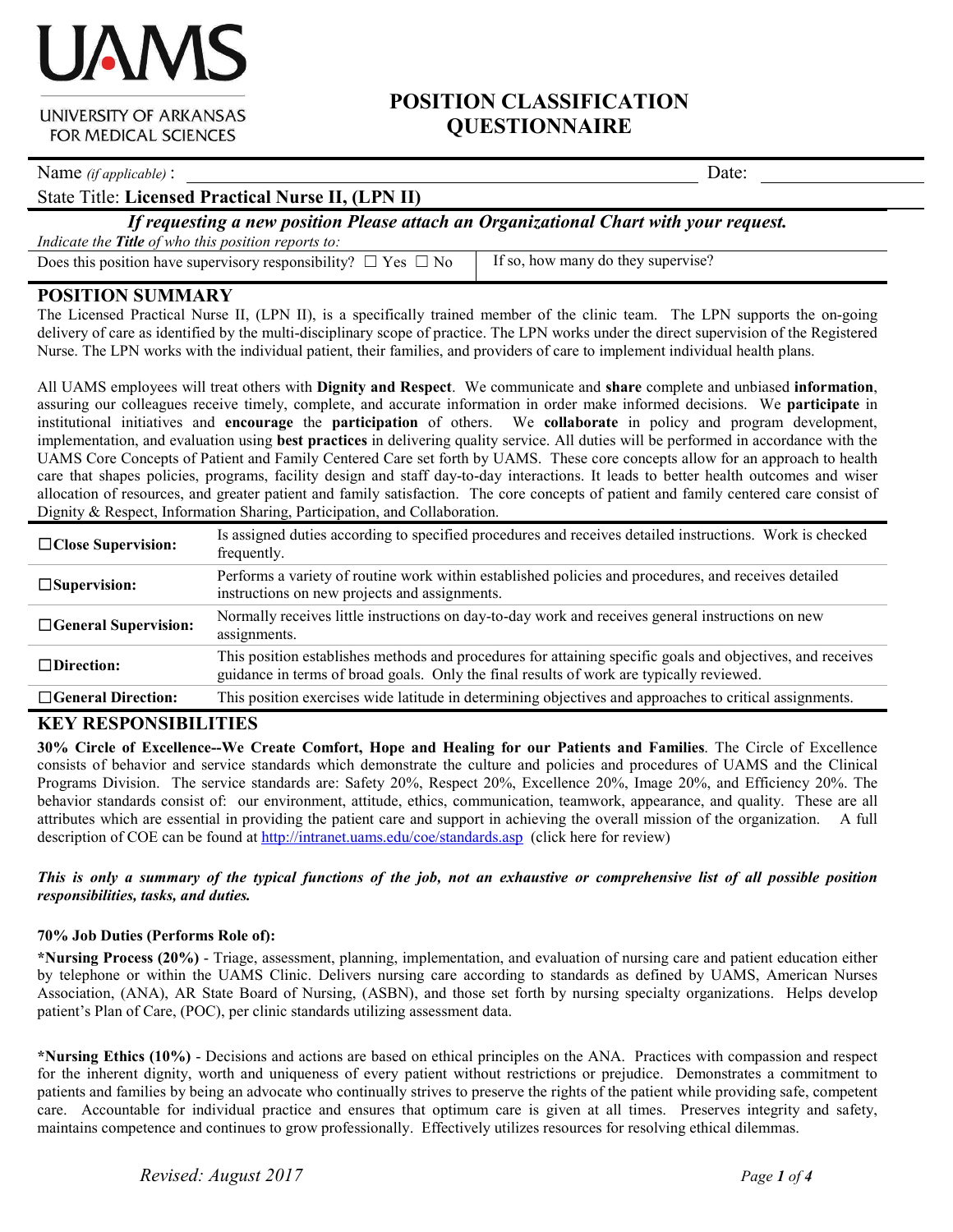**\*Education/EBP/Research /QI (10%)** - Participates in Performance Improvement, Evidenced Based Practice/Research process. Systematically evaluates the quality and effectiveness of nursing practice. Supports the integration of current evidence into nursing practices. Promotes an environment conducive to positive educational experience for all students and staff. Provides effective patient/family education.

**Communication/Collaboration (10%)** - Implements POC using an approach that is interdisciplinary and Patient and Family Centered Care. Effectively collaborates and communicates with nursing staff at all levels, interdisciplinary teams, executive leaders, and other stakeholders. Communicates care appropriately through documentation in the medical record. Reports variances in care/systems/processes through the appropriate means.

**Leadership (10%)** - Acts as a resource/support to others in the performance of duties. Demonstrates a commitment to the personal and professional development of other UAMS employees. Participates in recruitment/retention of staff. Facilitates development and implementation of nursing practice standards that are evidence-based and in compliance with ANA standards. Delegates care based on UAMS standards, legal and regulatory requirements, specific job descriptions, scope of practice and individual level of education and training.

**Professional Practice (10%)** - Participates in unit/department based organizational activities/committees such as the Professional Nursing Organization (PNO) Demonstrates commitment to professional nursing, development and growth. Evaluates personal performance based on professional practice standards. Uses constructive feedback from peers and supervisors to improve practice and performance. Maintains clinical competencies specific to area of practice/responsibility.

#### **Other duties may be assigned to this position**.

**Customer Service:** Interacts with and assists the public in a professional and friendly manner as needed. Demonstrates effective communication skills; communicates accurate and complete information; maintains strict confidentiality when necessary. Demonstrates positive working relationships with co-workers, management team, and ancillary departments; follows the Core Concepts of Patient and Family Centered Care and the Basic Code of Conduct Guidelines. Assist internal and external stakeholders as needed with exceptional customer service**.**

## **STATISTICS SPECIFIC TO EACH POSITION**

## **SCOPE OF RESPONSIBILITY**

#### *Complete and Rank the Top10 with 10 being the most Important*

Please choose the items that are the most important to this position and rank them from 10 to 1, with 10 being the most important. If you feel there are other factors which are important to this position, you may mention them in the Notes area.

| Please list number of people rather than FTE for the following: |                                      | # Research Grants / Clinical Trials / Contracts |                             |  |
|-----------------------------------------------------------------|--------------------------------------|-------------------------------------------------|-----------------------------|--|
| Rank                                                            |                                      | Rank                                            |                             |  |
|                                                                 | Faculty                              |                                                 | Grants                      |  |
|                                                                 | <b>Fellows</b>                       |                                                 | <b>Clinical Trials</b>      |  |
|                                                                 | <b>Residents</b>                     |                                                 | Contracts                   |  |
|                                                                 | Directs Reports                      |                                                 |                             |  |
|                                                                 | <b>Students</b>                      | <b>Additional Responsibilities</b>              |                             |  |
| #                                                               | <b>Student Applicants</b>            |                                                 | <b>Multiple Locations</b>   |  |
|                                                                 | <b>Graduate Students</b>             |                                                 | <b>Multiple Departments</b> |  |
|                                                                 | Total Employees in the Department(s) |                                                 | Multiple Programs W/I Dept  |  |
| <b>Financial</b>                                                |                                      | $\Box$ Yes $\Box$ No                            | <b>Additional Facility</b>  |  |
|                                                                 | <b>Cost Centers</b>                  |                                                 | Relationships               |  |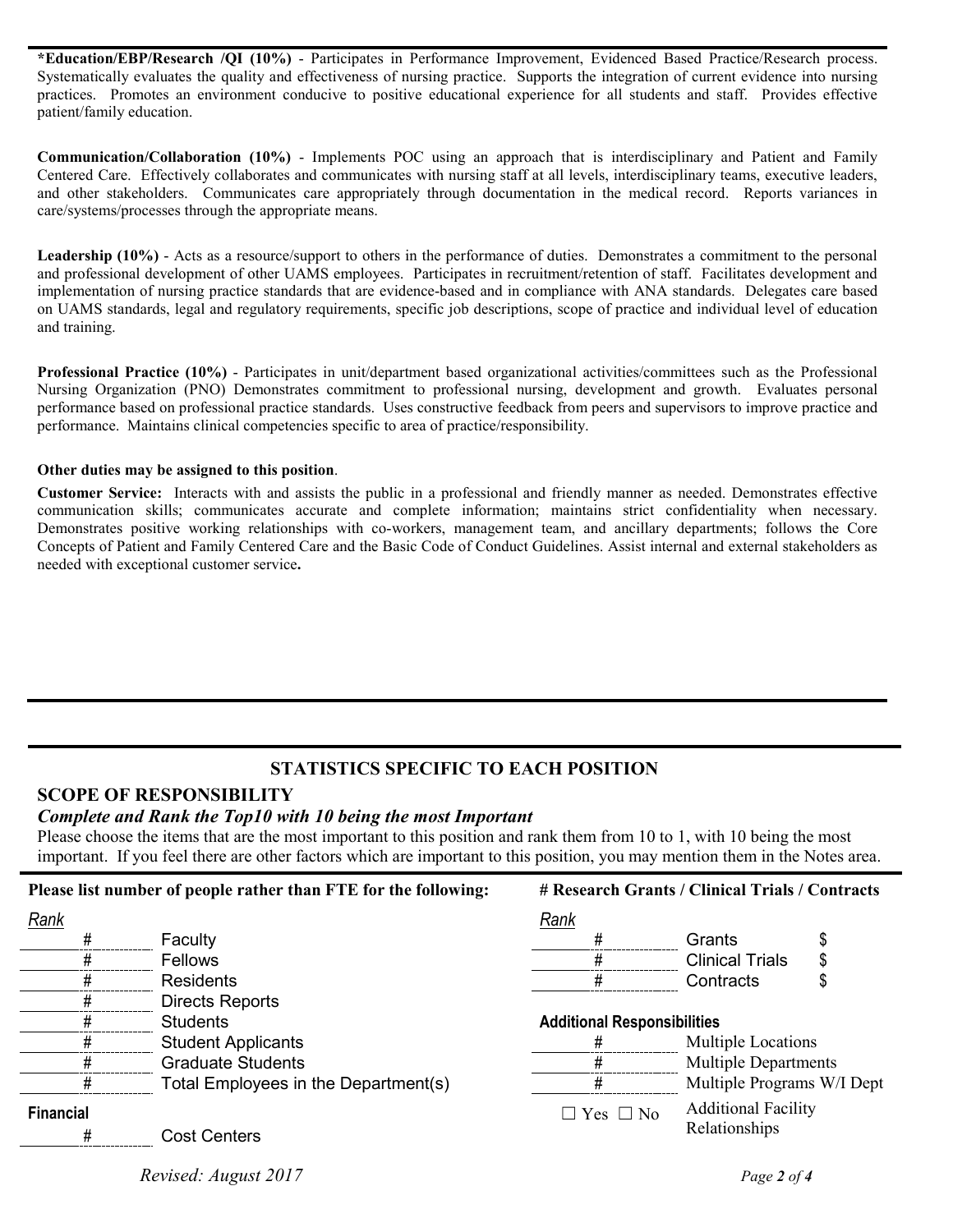| <b>Foundation Accounts</b>                |                                  |
|-------------------------------------------|----------------------------------|
| Total Revenue (all funds)                 | <b>Specialty</b> (if applicable) |
| Total Budget (all funds)                  |                                  |
| Total Operating Budget (M&O 111)          |                                  |
| Net Clinical Revenue Cycle Responsibility |                                  |

#### **Notes**

# **Machines or equipment used regularly in your work. Give percent of time spent in operation of each.**

| List machines or equipment used regularly by the person in this position and the percent of time they use the equipment. |                   |  |
|--------------------------------------------------------------------------------------------------------------------------|-------------------|--|
| $100\%$                                                                                                                  | Medical Equipment |  |
| $60\%$                                                                                                                   | `omnutar          |  |

| 60%<br>the control of the control of the | omputer                  |
|------------------------------------------|--------------------------|
| 20%                                      | $\mathbf{r}$<br>elephone |
| 20%                                      | Printer/Copier/Scanner   |

**Minimum Qualifications or Competencies (Essential for the job – the applicant must have at the time of hire) Basic** competency include but are not limited to education, experience, licensed require, or physical requirements.

| Education, general:                    | High School, GED or formal educational equivalent.<br>Graduate of an accredited nursing program. |
|----------------------------------------|--------------------------------------------------------------------------------------------------|
| Education, special<br>or professional: |                                                                                                  |
| Experience, length                     |                                                                                                  |
| in years and kind:                     |                                                                                                  |

| Licenses,<br>certificates, or<br>registration | Current and valid Arkansas Practical Nurse License. Current BLS certification or must<br>successfully obtain certification within the first 30 days of employment. |
|-----------------------------------------------|--------------------------------------------------------------------------------------------------------------------------------------------------------------------|
| Special knowledge,                            |                                                                                                                                                                    |
| abilities and skills:                         |                                                                                                                                                                    |
|                                               | Stand (choose one):<br>$\Box$ Never $\Box$ Occasionally<br>$\Box$ Continuously<br>$\boxtimes$ Frequently                                                           |
|                                               | Sit (choose one):<br>$\Box$ Never $\Box$ Occasionally<br>$\boxtimes$ Frequently<br>$\Box$ Continuously                                                             |
|                                               | Walk (choose one):<br>$\Box$ Never $\Box$ Occasionally<br>$\boxtimes$ Frequently<br>$\Box$ Continuously                                                            |
|                                               | Bend, crawl, crouch, kneel, stoop, or reach overhead (choose one):                                                                                                 |
|                                               | $\Box$ Never<br>$\boxtimes$ Occasionally<br>$\Box$ Frequently<br>$\Box$ Continuously                                                                               |
|                                               | Lift/Push/Pull/Carry Weight (choose one):                                                                                                                          |
|                                               | $\Box$ 10lbs or less<br>$\Box$ 10-251bs<br>$\square$ 26-50lbs<br>$\square$ 51-99lb<br>$\boxtimes$ 100lbs+                                                          |
|                                               | Use hands to touch, handle or feel (choose one):                                                                                                                   |
|                                               | $\Box$ Occasionally<br>$\Box$ Never<br>$\boxtimes$ Frequently<br>$\Box$ Continuously                                                                               |
| Physical                                      | Talk (choose one):<br>$\Box$ Never $\Box$ Occasionally<br>$\boxtimes$ Frequently<br>$\Box$ Continuously                                                            |
|                                               | <b>Hear (choose one):</b> $\Box$ Never $\Box$ Occasionally<br>$\Box$ Frequently<br>$\boxtimes$ Continuously                                                        |
| Requirements                                  | <b>Taste or smell (choose one):</b> □Never<br>$\boxtimes$ Occasionally<br>$\Box$ Continuously<br>$\Box$ Frequently                                                 |
|                                               | Read, concentrate, or think analytically: <b>Never</b><br>$\Box$ Occasionally $\Box$ Frequently<br>$\boxtimes$ Continuously                                        |
|                                               | <b>Physical Environment (select all that apply):</b>                                                                                                               |
|                                               |                                                                                                                                                                    |
|                                               | Conditions                                                                                                                                                         |
|                                               | Noise Level (choose one):<br>$\Box$ Ouite $\Box$ Moderate<br>$\Box$ Loud                                                                                           |
|                                               | <b>Visual Requirements (select all that apply):</b>                                                                                                                |
|                                               | $\boxtimes$ Near visual acuity<br>$\boxtimes$ Far visual acuity<br>$\boxtimes$ Color discrimination<br>$\Box$ Depth perception $\Box$ Not required                 |
|                                               | Hazards (select all that apply): $\square$ None $\square$ Biological<br>$\boxtimes$ Chemical $\Box$ Electrical $\boxtimes$ Radiation $\boxtimes$                   |
|                                               | Fumes/Gases/Odors ⊠Sharp Objects/Tools □Dust □Heavy Machinery                                                                                                      |
|                                               |                                                                                                                                                                    |